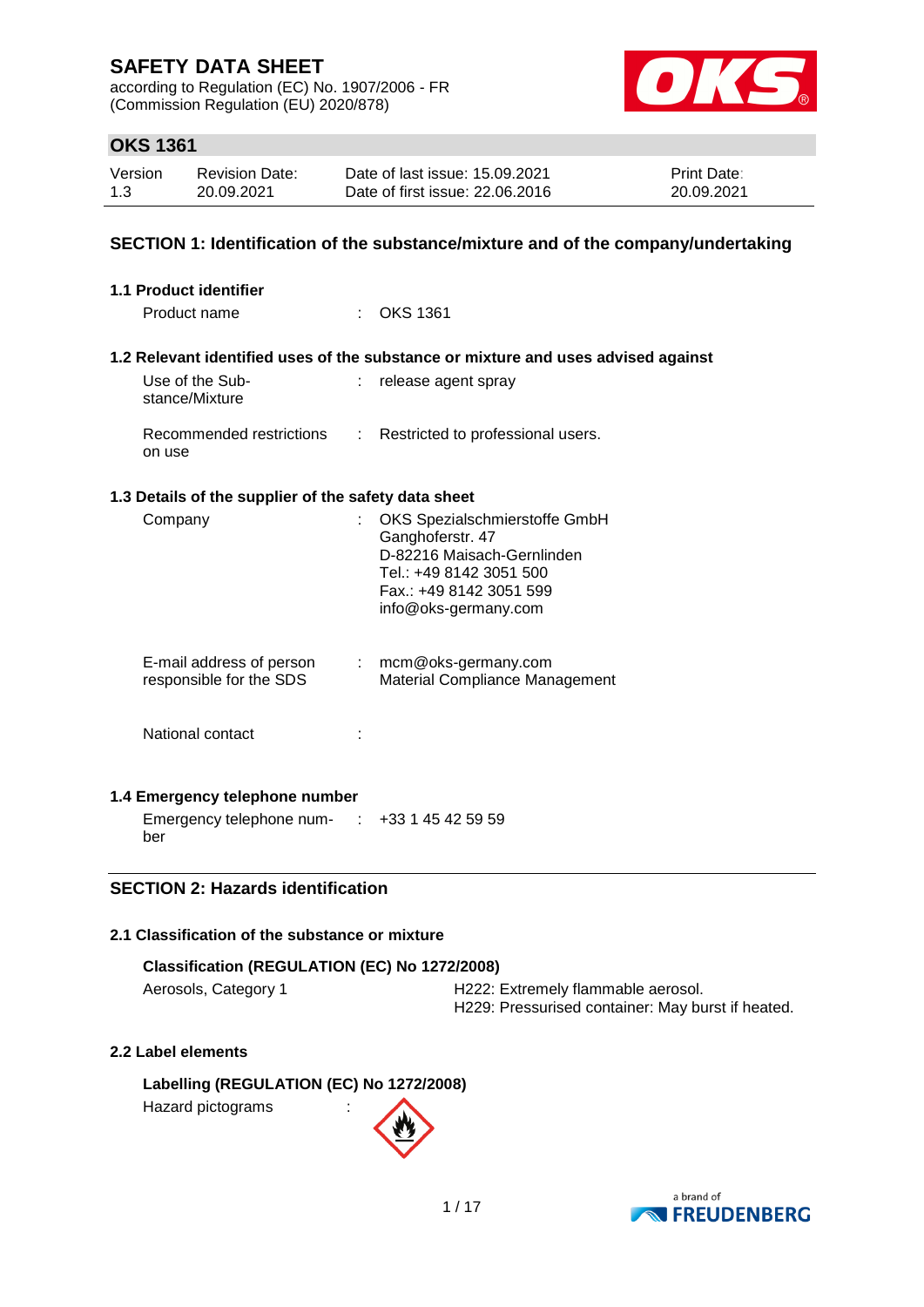according to Regulation (EC) No. 1907/2006 - FR (Commission Regulation (EU) 2020/878)



## **OKS 1361**

| Version<br>1.3 | <b>Revision Date:</b><br>20.09.2021 | Date of last issue: 15.09.2021<br>Date of first issue: 22,06,2016 |                                                                                                      | Print Date:<br>20.09.2021 |
|----------------|-------------------------------------|-------------------------------------------------------------------|------------------------------------------------------------------------------------------------------|---------------------------|
|                | Signal word                         | Danger                                                            |                                                                                                      |                           |
|                | <b>Hazard statements</b>            | H <sub>222</sub><br>H <sub>229</sub>                              | Extremely flammable aerosol.<br>Pressurised container: May burst if heated.                          |                           |
|                | Precautionary statements            | <b>Prevention:</b>                                                |                                                                                                      |                           |
|                |                                     | P210                                                              | Keep away from heat, hot surfaces, sparks,<br>open flames and other ignition sources. No<br>smoking. |                           |
|                |                                     | P211                                                              | Do not spray on an open flame or other<br>ignition source.                                           |                           |
|                |                                     | P <sub>251</sub>                                                  | Do not pierce or burn, even after use.                                                               |                           |
|                |                                     | Storage:                                                          |                                                                                                      |                           |
|                |                                     | P410 + P412                                                       | Protect from sunlight. Do not expose to tem-<br>peratures exceeding 50 °C/ 122 °F.                   |                           |

#### **2.3 Other hazards**

This substance/mixture contains no components considered to be either persistent, bioaccumulative and toxic (PBT), or very persistent and very bioaccumulative (vPvB) at levels of 0.1% or higher.

Ecological information: The substance/mixture does not contain components considered to have endocrine disrupting properties according to REACH Article 57(f) or Commission Delegated regulation (EU) 2017/2100 or Commission Regulation (EU) 2018/605 at levels of 0.1% or higher.

Toxicological information: The substance/mixture does not contain components considered to have endocrine disrupting properties according to REACH Article 57(f) or Commission Delegated regulation (EU) 2017/2100 or Commission Regulation (EU) 2018/605 at levels of 0.1% or higher.

## **SECTION 3: Composition/information on ingredients**

#### **3.2 Mixtures**

| Chemical nature |  | Active substance with propellant |  |
|-----------------|--|----------------------------------|--|
|-----------------|--|----------------------------------|--|

### **Components**

| Chemical name | CAS-No.<br>EC-No.<br>Index-No.<br>Registration number             | Classification                                                    | specific concen-<br>tration limit<br>M-Factor<br><b>Notes</b><br>Acute toxicity<br>estimate | Concentration<br>(% w/w) |
|---------------|-------------------------------------------------------------------|-------------------------------------------------------------------|---------------------------------------------------------------------------------------------|--------------------------|
| propane       | 74-98-6<br>200-827-9<br>601-003-00-5<br>01-2119486944-21-<br>XXXX | Flam. Gas1A;<br>H <sub>220</sub><br>Press. GasCompr.<br>Gas; H280 | Note U (table<br>3.1)                                                                       | $>= 20 - < 30$           |

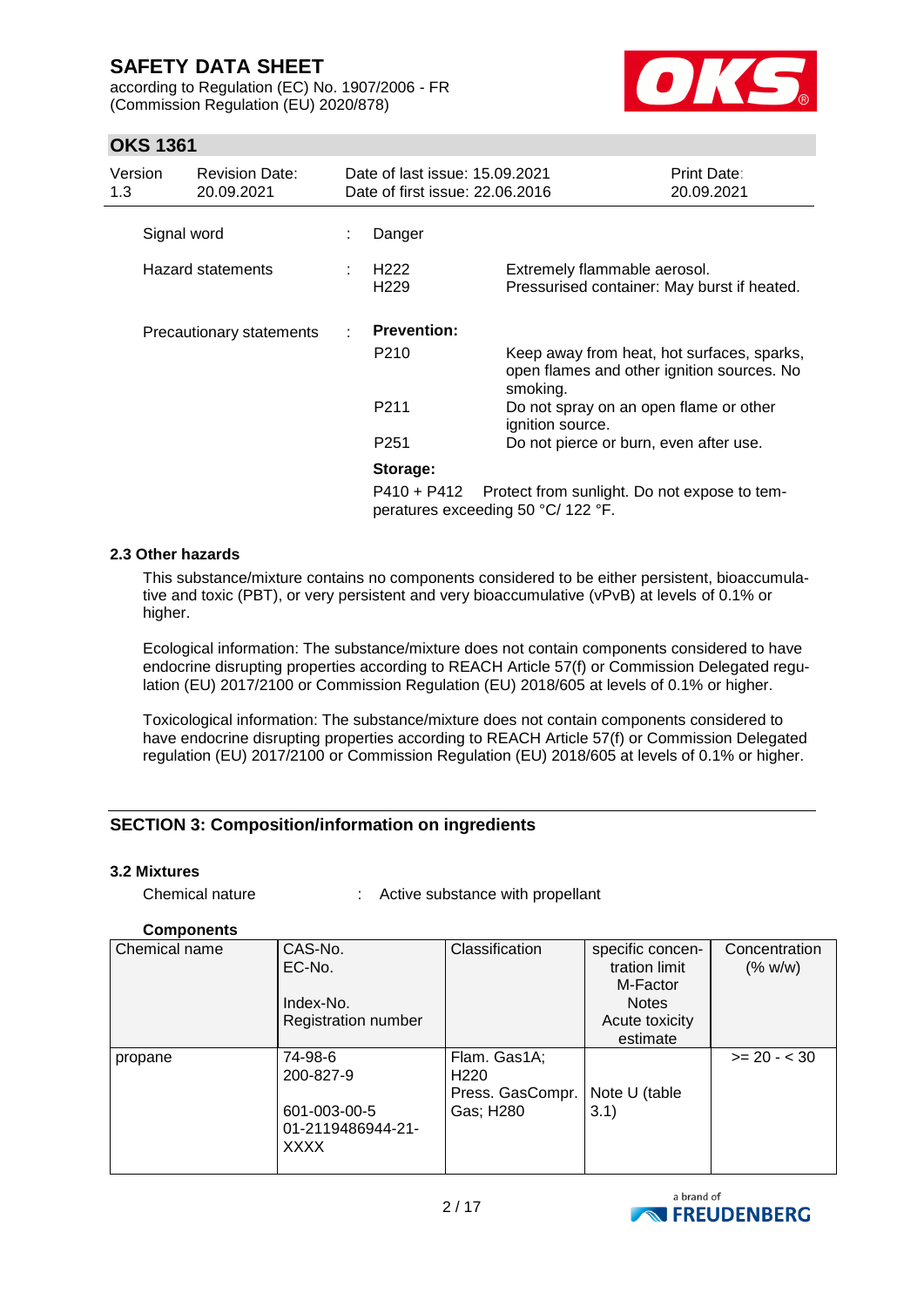according to Regulation (EC) No. 1907/2006 - FR (Commission Regulation (EU) 2020/878)



 $\overline{\phantom{a}}$ 

## **OKS 1361**

| Version | Revision Date: | Date of last issue: 15.09.2021  | <b>Print Date:</b> |
|---------|----------------|---------------------------------|--------------------|
| 1.3     | 20.09.2021     | Date of first issue: 22,06,2016 | 20.09.2021         |

| Substances with a workplace exposure limit : |  |
|----------------------------------------------|--|
|                                              |  |

| butane | 106-97-8     | Flam. Gas1A;                     |                  | $>= 50 - 70$ |
|--------|--------------|----------------------------------|------------------|--------------|
|        | 203-448-7    | H <sub>220</sub>                 |                  |              |
|        |              | Press. GasCompr.   Note U (table |                  |              |
|        | 601-004-00-0 | Gas; H280                        | $(3.1)$ , Note C |              |
|        |              |                                  |                  |              |
|        |              |                                  |                  |              |

For explanation of abbreviations see section 16.

## **SECTION 4: First aid measures**

#### **4.1 Description of first aid measures**

| If inhaled              | Remove person to fresh air. If signs/symptoms continue, get<br>medical attention.<br>Keep patient warm and at rest.<br>If unconscious, place in recovery position and seek medical<br>advice.<br>Keep respiratory tract clear.<br>If breathing is irregular or stopped, administer artificial respira-<br>tion. |
|-------------------------|-----------------------------------------------------------------------------------------------------------------------------------------------------------------------------------------------------------------------------------------------------------------------------------------------------------------|
| In case of skin contact | Remove contaminated clothing. If irritation develops, get med-<br>ical attention.<br>Wash off with soap and plenty of water.<br>Wash clothing before reuse.<br>Thoroughly clean shoes before reuse.                                                                                                             |
| In case of eye contact  | Rinse immediately with plenty of water, also under the eyelids,<br>for at least 10 minutes.<br>If eye irritation persists, consult a specialist.                                                                                                                                                                |
| If swallowed            | Move the victim to fresh air.<br>Keep respiratory tract clear.<br>Do NOT induce vomiting.<br>Rinse mouth with water.                                                                                                                                                                                            |
|                         | 4.2 Most important symptoms and effects, both acute and delayed                                                                                                                                                                                                                                                 |
| Symptoms                | Inhalation may provoke the following symptoms:<br>Unconsciousness<br><b>Dizziness</b><br><b>Drowsiness</b><br>Headache<br>Nausea<br><b>Tiredness</b>                                                                                                                                                            |
|                         |                                                                                                                                                                                                                                                                                                                 |

## **4.3 Indication of any immediate medical attention and special treatment needed**

Treatment : Treat symptomatically.

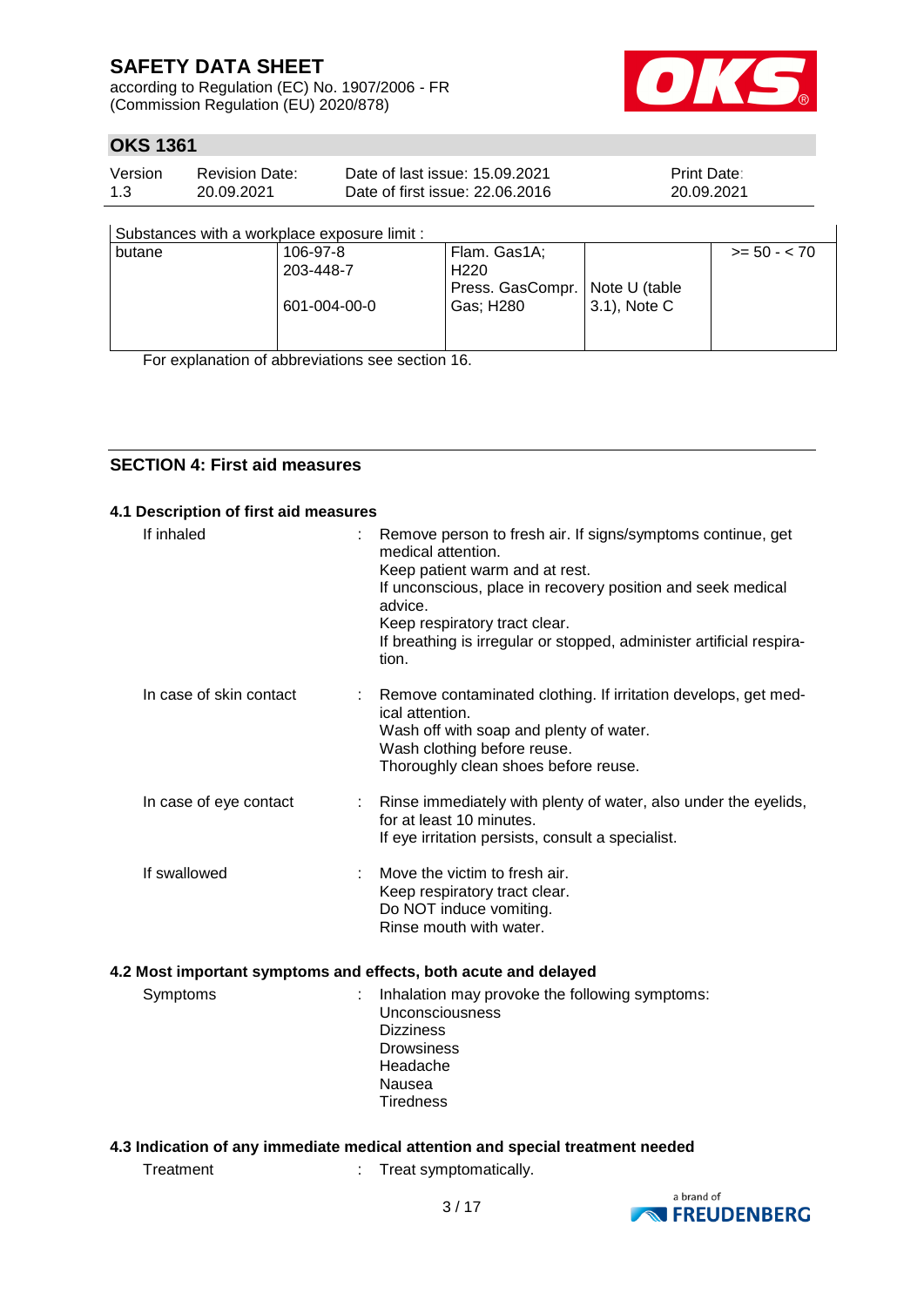according to Regulation (EC) No. 1907/2006 - FR (Commission Regulation (EU) 2020/878)



# **OKS 1361**

| Version | Revision Date: | Date of last issue: 15.09.2021  | <b>Print Date:</b> |
|---------|----------------|---------------------------------|--------------------|
| 1.3     | 20.09.2021     | Date of first issue: 22,06,2016 | 20.09.2021         |

### **SECTION 5: Firefighting measures**

| 5.1 Extinguishing media                                   |                                                                                                                                                                                                                      |
|-----------------------------------------------------------|----------------------------------------------------------------------------------------------------------------------------------------------------------------------------------------------------------------------|
| Suitable extinguishing media : ABC powder                 |                                                                                                                                                                                                                      |
| Unsuitable extinguishing<br>media                         | : High volume water jet                                                                                                                                                                                              |
| 5.2 Special hazards arising from the substance or mixture |                                                                                                                                                                                                                      |
| Specific hazards during fire-<br>:<br>fighting            | Fire Hazard<br>Do not let product enter drains.<br>Contains gas under pressure; may explode if heated.<br>Beware of vapours accumulating to form explosive concentra-<br>tions. Vapours can accumulate in low areas. |
| Hazardous combustion prod- :<br>ucts                      | Carbon oxides<br>Metal oxides                                                                                                                                                                                        |
| 5.3 Advice for firefighters                               |                                                                                                                                                                                                                      |
| Special protective equipment :<br>for firefighters        | In the event of fire, wear self-contained breathing apparatus.<br>Use personal protective equipment. Exposure to decomposi-<br>tion products may be a hazard to health.                                              |
| Further information                                       | Standard procedure for chemical fires.<br>Collect contaminated fire extinguishing water separately. This<br>must not be discharged into drains.<br>Cool containers/tanks with water spray.                           |

### **SECTION 6: Accidental release measures**

#### **6.1 Personal precautions, protective equipment and emergency procedures**

| Personal precautions                 | Evacuate personnel to safe areas.<br>Ensure adequate ventilation.<br>Remove all sources of ignition.<br>Refer to protective measures listed in sections 7 and 8.<br>Only qualified personnel equipped with suitable protective<br>equipment may intervene. |
|--------------------------------------|------------------------------------------------------------------------------------------------------------------------------------------------------------------------------------------------------------------------------------------------------------|
| <b>6.2 Environmental precautions</b> |                                                                                                                                                                                                                                                            |

Environmental precautions : Try to prevent the material from entering drains or water courses. Prevent further leakage or spillage if safe to do so. Local authorities should be advised if significant spillages cannot be contained.

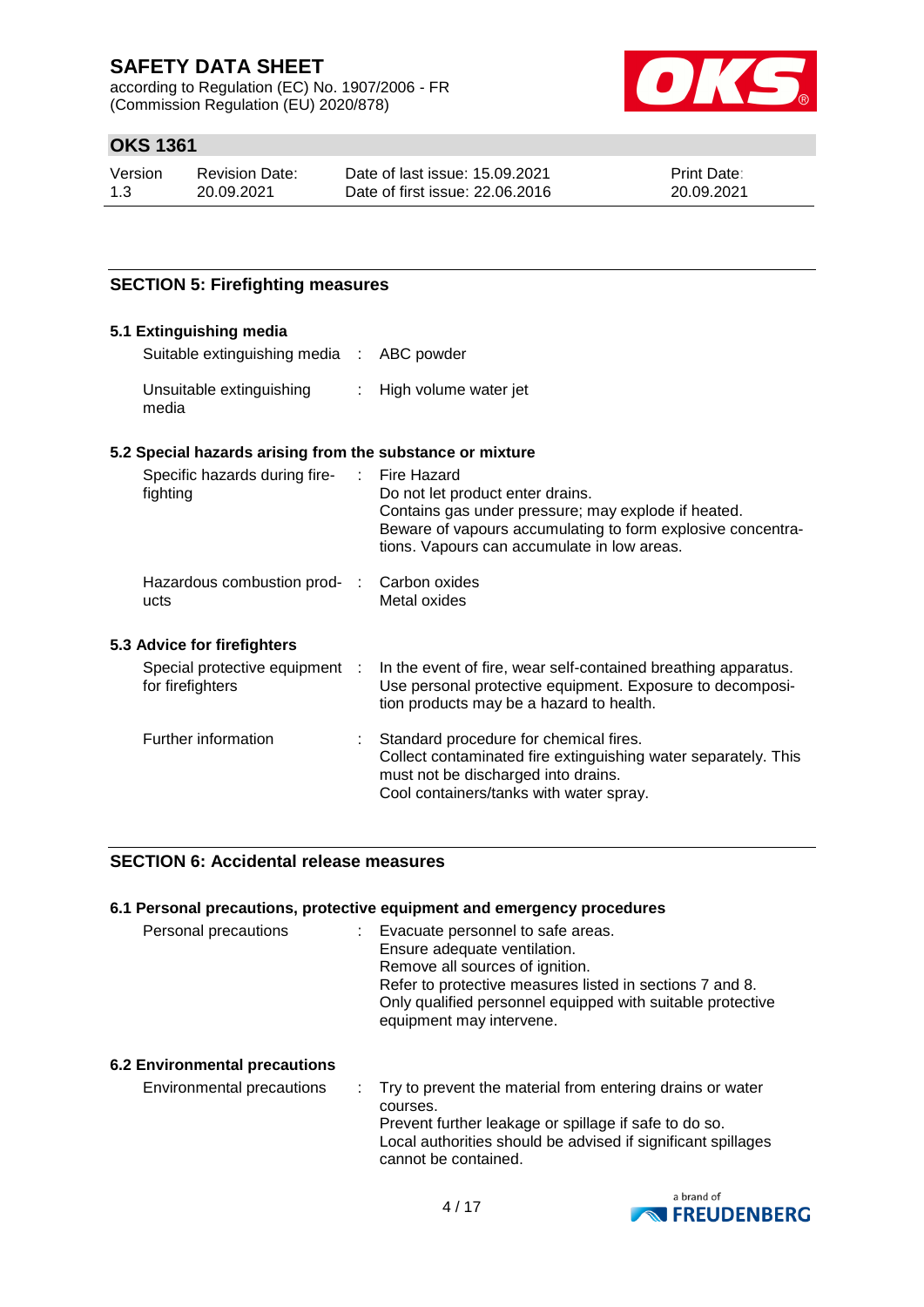according to Regulation (EC) No. 1907/2006 - FR (Commission Regulation (EU) 2020/878)



## **OKS 1361**

| Version | <b>Revision Date:</b> | Date of last issue: 15.09.2021  | <b>Print Date:</b> |
|---------|-----------------------|---------------------------------|--------------------|
| 1.3     | 20.09.2021            | Date of first issue: 22,06,2016 | 20.09.2021         |

#### **6.3 Methods and material for containment and cleaning up**

| Methods for cleaning up |  | : Contain spillage, and then collect with non-combustible ab-<br>sorbent material, (e.g. sand, earth, diatomaceous earth, ver-<br>miculite) and place in container for disposal according to local<br>/ national regulations (see section 13).<br>Keep in suitable, closed containers for disposal.<br>Non-sparking tools should be used. |
|-------------------------|--|-------------------------------------------------------------------------------------------------------------------------------------------------------------------------------------------------------------------------------------------------------------------------------------------------------------------------------------------|
|-------------------------|--|-------------------------------------------------------------------------------------------------------------------------------------------------------------------------------------------------------------------------------------------------------------------------------------------------------------------------------------------|

### **6.4 Reference to other sections**

For personal protection see section 8.

## **SECTION 7: Handling and storage**

|  | 7.1 Precautions for safe handling |  |  |
|--|-----------------------------------|--|--|
|--|-----------------------------------|--|--|

| Advice on safe handling                                          |   | Do not use in areas without adequate ventilation.<br>Do not breathe vapours or spray mist.<br>In case of insufficient ventilation, wear suitable respiratory<br>equipment.<br>Avoid contact with skin and eyes.<br>For personal protection see section 8.<br>Keep away from fire, sparks and heated surfaces.<br>Smoking, eating and drinking should be prohibited in the ap-<br>plication area.<br>Wash hands and face before breaks and immediately after<br>handling the product.<br>Do not ingest.<br>Do not use sparking tools.<br>These safety instructions also apply to empty packaging which<br>may still contain product residues.<br>Pressurized container: protect from sunlight and do not ex-<br>pose to temperatures exceeding 50 °C. Do not pierce or burn,<br>even after use. |
|------------------------------------------------------------------|---|------------------------------------------------------------------------------------------------------------------------------------------------------------------------------------------------------------------------------------------------------------------------------------------------------------------------------------------------------------------------------------------------------------------------------------------------------------------------------------------------------------------------------------------------------------------------------------------------------------------------------------------------------------------------------------------------------------------------------------------------------------------------------------------------|
| Hygiene measures                                                 |   | Wash face, hands and any exposed skin thoroughly after<br>handling.                                                                                                                                                                                                                                                                                                                                                                                                                                                                                                                                                                                                                                                                                                                            |
| 7.2 Conditions for safe storage, including any incompatibilities |   |                                                                                                                                                                                                                                                                                                                                                                                                                                                                                                                                                                                                                                                                                                                                                                                                |
| Requirements for storage<br>areas and containers                 | ÷ | BEWARE: Aerosol is pressurized. Keep away from direct sun<br>exposure and temperatures over 50 °C. Do not open by force<br>or throw into fire even after use. Do not spray on flames or<br>red-hot objects. Store in accordance with the particular na-<br>tional regulations.                                                                                                                                                                                                                                                                                                                                                                                                                                                                                                                 |
| 7.3 Specific end use(s)                                          |   |                                                                                                                                                                                                                                                                                                                                                                                                                                                                                                                                                                                                                                                                                                                                                                                                |
| $C_{\text{max}}(t)$                                              |   | Canadiin innterrational for bondling innternational                                                                                                                                                                                                                                                                                                                                                                                                                                                                                                                                                                                                                                                                                                                                            |



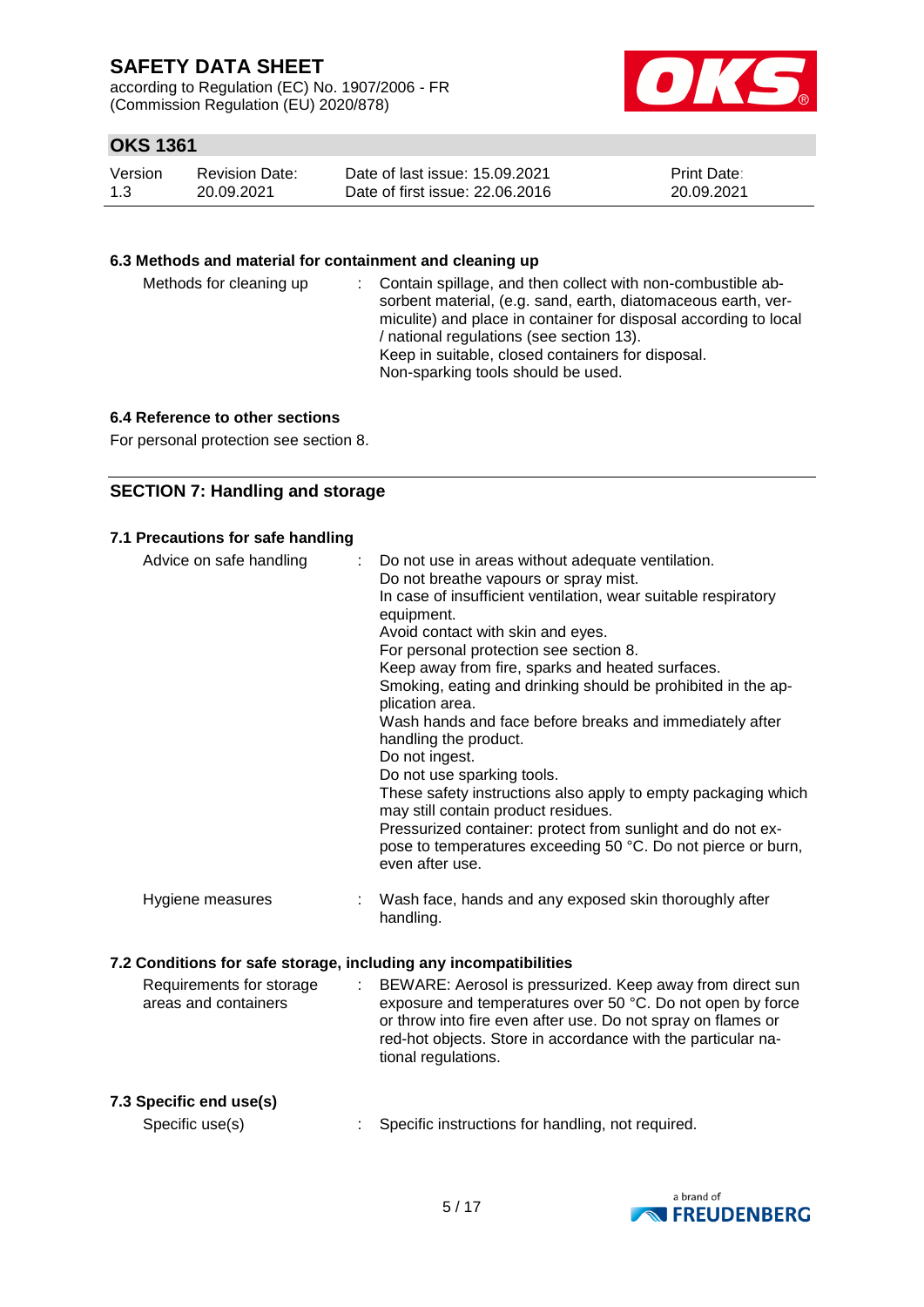according to Regulation (EC) No. 1907/2006 - FR (Commission Regulation (EU) 2020/878)



# **OKS 1361**

| Version | <b>Revision Date:</b> | Date of last issue: 15.09.2021  | <b>Print Date:</b> |
|---------|-----------------------|---------------------------------|--------------------|
| 1.3     | 20.09.2021            | Date of first issue: 22,06,2016 | 20.09.2021         |

### **SECTION 8: Exposure controls/personal protection**

#### **8.1 Control parameters**

#### **Occupational Exposure Limits**

| Components | CAS-No.                                         | Value type (Form<br>of exposure) | Control parameters     | <b>Basis</b>                 |  |
|------------|-------------------------------------------------|----------------------------------|------------------------|------------------------------|--|
| butane     | 106-97-8                                        | VME                              | 800 ppm<br>1.900 mg/m3 | FR VLE<br>$(2005 - 02 - 01)$ |  |
|            | Further information: Indicative exposure limits |                                  |                        |                              |  |

#### **8.2 Exposure controls**

#### **Engineering measures**

Use only in an area equipped with explosion proof exhaust ventilation. Handle only in a place equipped with local exhaust (or other appropriate exhaust).

|  |  | Personal protective equipment |
|--|--|-------------------------------|
|--|--|-------------------------------|

| Eye protection                                                        |  | Safety glasses with side-shields                                                                                                                                                                                                                                                                                                                                             |  |
|-----------------------------------------------------------------------|--|------------------------------------------------------------------------------------------------------------------------------------------------------------------------------------------------------------------------------------------------------------------------------------------------------------------------------------------------------------------------------|--|
| Hand protection<br>Material<br>Break through time<br>Protective index |  | Nitrile rubber<br>$>10$ min<br>Class 1                                                                                                                                                                                                                                                                                                                                       |  |
| Remarks                                                               |  | For prolonged or repeated contact use protective gloves. The<br>break through time depends amongst other things on the<br>material, the thickness and the type of glove and therefore<br>has to be measured for each case.<br>The selected protective gloves have to satisfy the specifica-<br>tions of Regulation (EU) 2016/425 and the standard EN 374<br>derived from it. |  |
| Respiratory protection                                                |  | Use respiratory protection unless adequate local exhaust<br>ventilation is provided or exposure assessment demonstrates<br>that exposures are within recommended exposure guidelines.<br>Short term only                                                                                                                                                                     |  |
| Filter type                                                           |  | Filter type A-P                                                                                                                                                                                                                                                                                                                                                              |  |
| Protective measures                                                   |  | The type of protective equipment must be selected according<br>to the concentration and amount of the dangerous substance<br>at the specific workplace.<br>Choose body protection in relation to its type, to the concen-<br>tration and amount of dangerous substances, and to the spe-<br>cific work-place.                                                                |  |

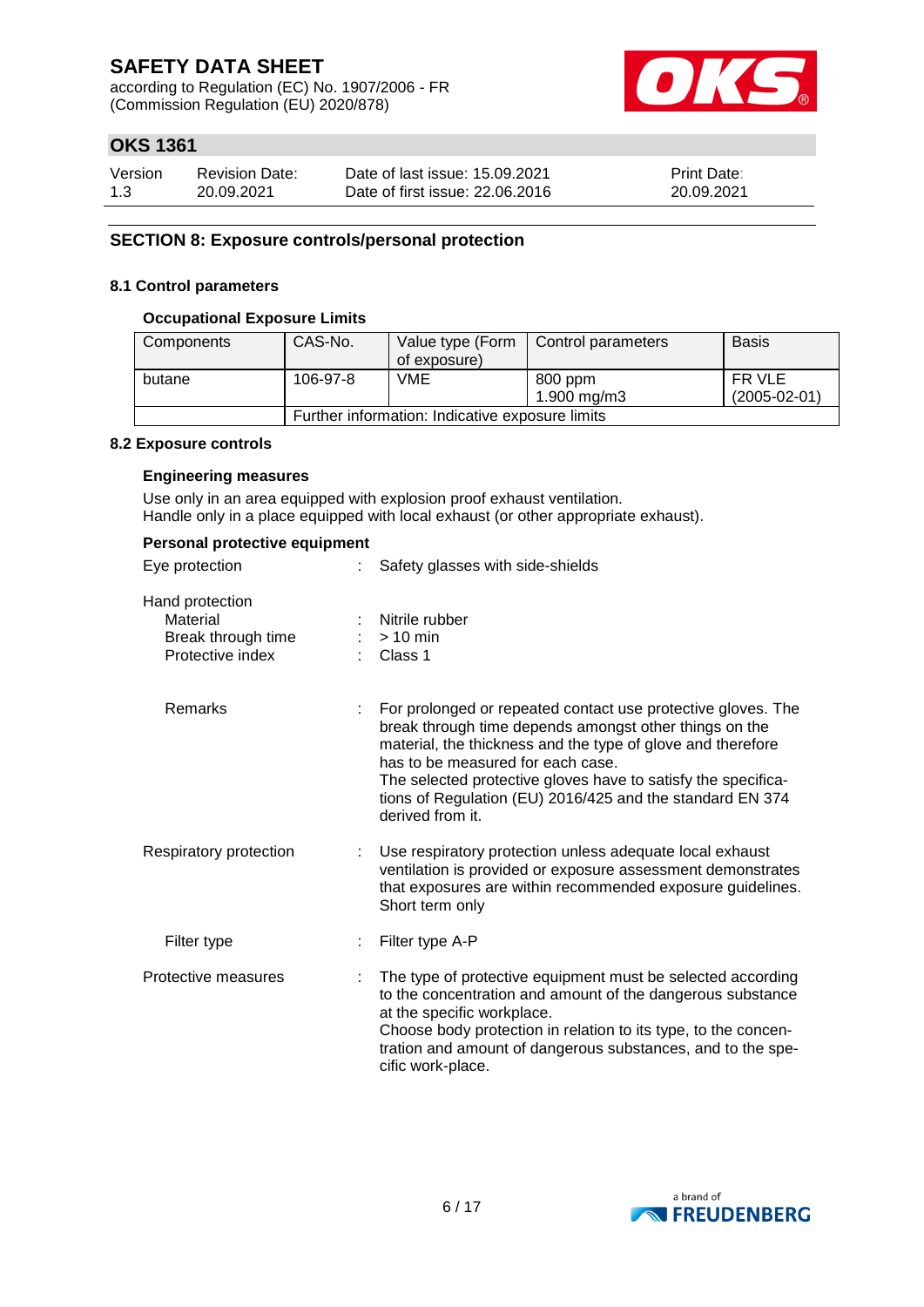according to Regulation (EC) No. 1907/2006 - FR (Commission Regulation (EU) 2020/878)



# **OKS 1361**

| Version | <b>Revision Date:</b> | Date of last issue: 15.09.2021  | <b>Print Date:</b> |
|---------|-----------------------|---------------------------------|--------------------|
| 1.3     | 20.09.2021            | Date of first issue: 22.06.2016 | 20.09.2021         |

### **SECTION 9: Physical and chemical properties**

### **9.1 Information on basic physical and chemical properties**

| Physical state  |                                                                |                       | aerosol                                                       |
|-----------------|----------------------------------------------------------------|-----------------------|---------------------------------------------------------------|
| Colour          |                                                                |                       | colourless                                                    |
| Odour           |                                                                | ÷                     | odourless                                                     |
|                 | <b>Odour Threshold</b>                                         | ÷                     | No data available                                             |
|                 |                                                                |                       |                                                               |
|                 | Melting point/range                                            | ÷                     | No data available                                             |
|                 | Boiling point/boiling range                                    | $\mathbb{Z}^{\times}$ | $< -20,00$ °C                                                 |
| Flammability    |                                                                | ÷                     | Extremely flammable aerosol.                                  |
|                 | Upper explosion limit / Upper :<br>flammability limit          |                       | 10,8 %(V)                                                     |
|                 | Lower explosion limit / Lower : 1,4 %(V)<br>flammability limit |                       |                                                               |
| Flash point     |                                                                |                       | $-20 °C$<br>Method: Abel-Pensky                               |
|                 | Auto-ignition temperature                                      | $\mathbb{R}^n$        | 365 °C                                                        |
| ture            | Decomposition temperature<br>Decomposition tempera-            |                       | : No data available                                           |
| рH              |                                                                | ÷.                    | Not applicable<br>substance/mixture is non-soluble (in water) |
| Viscosity       | Viscosity, dynamic                                             | ÷.                    | No data available                                             |
|                 | Viscosity, kinematic                                           | ÷                     | No data available                                             |
| Solubility(ies) | Water solubility                                               | ÷                     | insoluble                                                     |
|                 | Solubility in other solvents :                                 |                       | No data available                                             |
| octanol/water   | Partition coefficient: n-                                      |                       | No data available                                             |
|                 |                                                                |                       |                                                               |

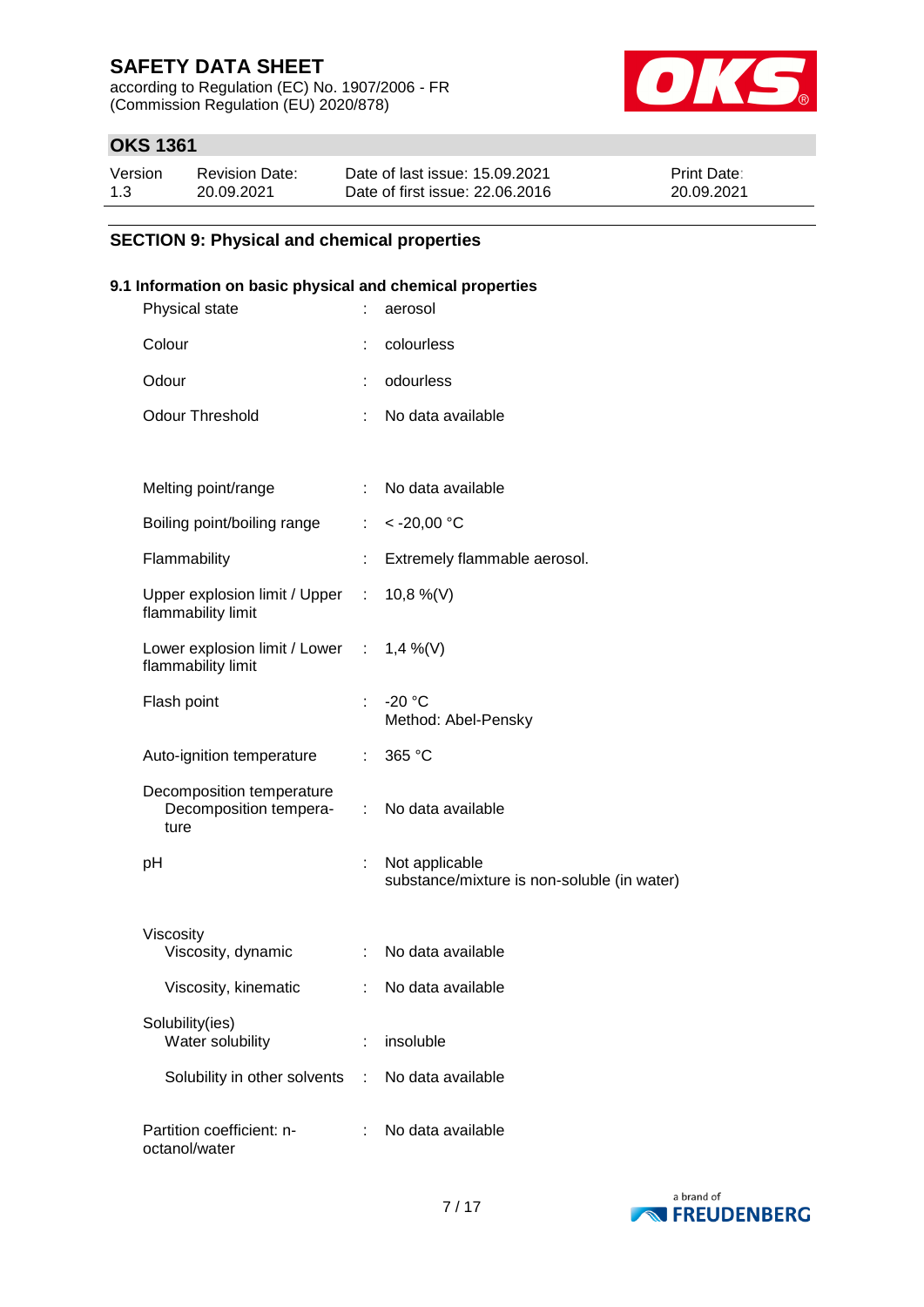according to Regulation (EC) No. 1907/2006 - FR (Commission Regulation (EU) 2020/878)



# **OKS 1361**

| 1.3 | Version             | <b>Revision Date:</b><br>20.09.2021 |    | Date of last issue: 15.09.2021<br>Date of first issue: 22.06.2016     | Print Date:<br>20.09.2021 |
|-----|---------------------|-------------------------------------|----|-----------------------------------------------------------------------|---------------------------|
|     |                     | Vapour pressure                     | ÷. | < 4.000 hPa (20 °C)                                                   |                           |
|     |                     | Relative density                    | ÷  | 0,598(20 °C)<br>Reference substance: Water<br>The value is calculated |                           |
|     | Density             |                                     | ÷  | $0,60$ g/cm3<br>(20 °C)                                               |                           |
|     | <b>Bulk density</b> |                                     | ÷  | No data available                                                     |                           |
|     |                     | Relative vapour density             |    | No data available                                                     |                           |
|     |                     | 9.2 Other information               |    |                                                                       |                           |
|     | <b>Explosives</b>   |                                     | ÷  | Not explosive                                                         |                           |
|     |                     | Oxidizing properties                |    | No data available                                                     |                           |
|     | Self-ignition       |                                     |    | Not applicable                                                        |                           |
|     |                     | Evaporation rate                    |    | No data available                                                     |                           |
|     |                     | Sublimation point                   |    | No data available                                                     |                           |

### **SECTION 10: Stability and reactivity**

#### **10.1 Reactivity**

No hazards to be specially mentioned.

### **10.2 Chemical stability**

Stable under normal conditions.

### **10.3 Possibility of hazardous reactions**

Hazardous reactions : No dangerous reaction known under conditions of normal use.

### **10.4 Conditions to avoid**

Conditions to avoid : Heat, flames and sparks.

### **10.5 Incompatible materials**

Materials to avoid : Oxidizing agents

### **10.6 Hazardous decomposition products**

>150 °C small quantities of formaldehyde may be formed.

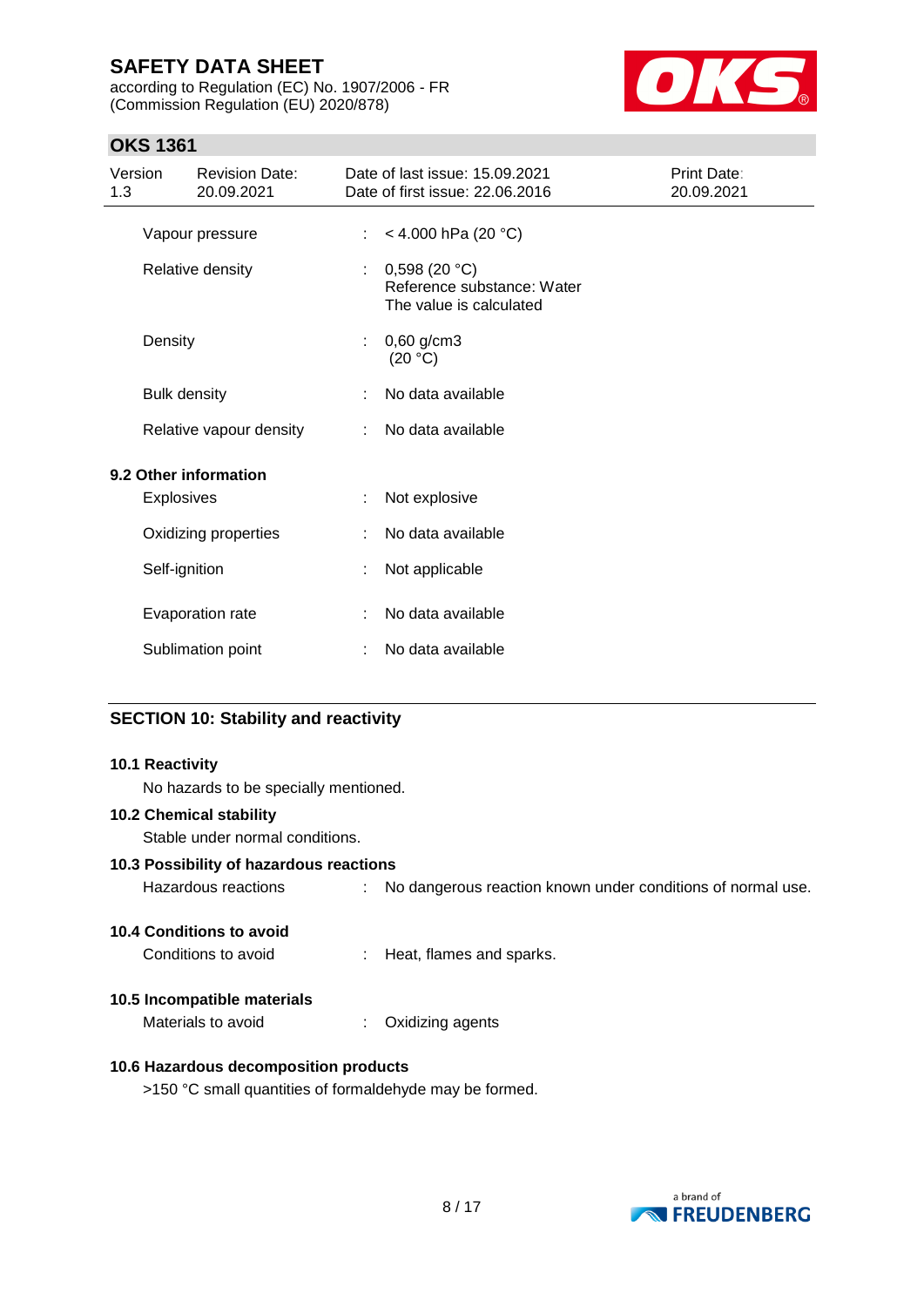according to Regulation (EC) No. 1907/2006 - FR (Commission Regulation (EU) 2020/878)



## **OKS 1361**

| Version | <b>Revision Date:</b> | Date of last issue: 15.09.2021  | <b>Print Date:</b> |
|---------|-----------------------|---------------------------------|--------------------|
| 1.3     | 20.09.2021            | Date of first issue: 22,06,2016 | 20.09.2021         |

# **SECTION 11: Toxicological information**

### **11.1 Information on toxicological effects**

| <b>Acute toxicity</b>                    |                       |                                                                                   |
|------------------------------------------|-----------------------|-----------------------------------------------------------------------------------|
| Product:                                 |                       |                                                                                   |
| Acute oral toxicity                      | t.                    | Remarks: This information is not available.                                       |
| Acute inhalation toxicity                | $\mathbb{Z}^{\times}$ | Symptoms: Inhalation may provoke the following symptoms:,<br>Respiratory disorder |
| Acute dermal toxicity                    | ÷.                    | Remarks: This information is not available.                                       |
| Components:                              |                       |                                                                                   |
| butane:<br>Acute inhalation toxicity     |                       | : $LC50$ (Rat): 658 mg/l<br>Exposure time: 4 h<br>Test atmosphere: gas            |
| <b>Skin corrosion/irritation</b>         |                       |                                                                                   |
| <b>Product:</b><br><b>Remarks</b>        | t.                    | This information is not available.                                                |
| Serious eye damage/eye irritation        |                       |                                                                                   |
| <b>Product:</b><br>Remarks               |                       | Contact with eyes may cause irritation.                                           |
| <b>Respiratory or skin sensitisation</b> |                       |                                                                                   |
| Product:<br>Remarks                      | t.                    | This information is not available.                                                |
| <b>Germ cell mutagenicity</b>            |                       |                                                                                   |
| <b>Product:</b><br>Genotoxicity in vitro |                       | : Remarks: No data available                                                      |
| Genotoxicity in vivo                     | ÷.                    | Remarks: No data available                                                        |
| Carcinogenicity                          |                       |                                                                                   |
| Product:                                 |                       |                                                                                   |
| Remarks                                  |                       | No data available                                                                 |

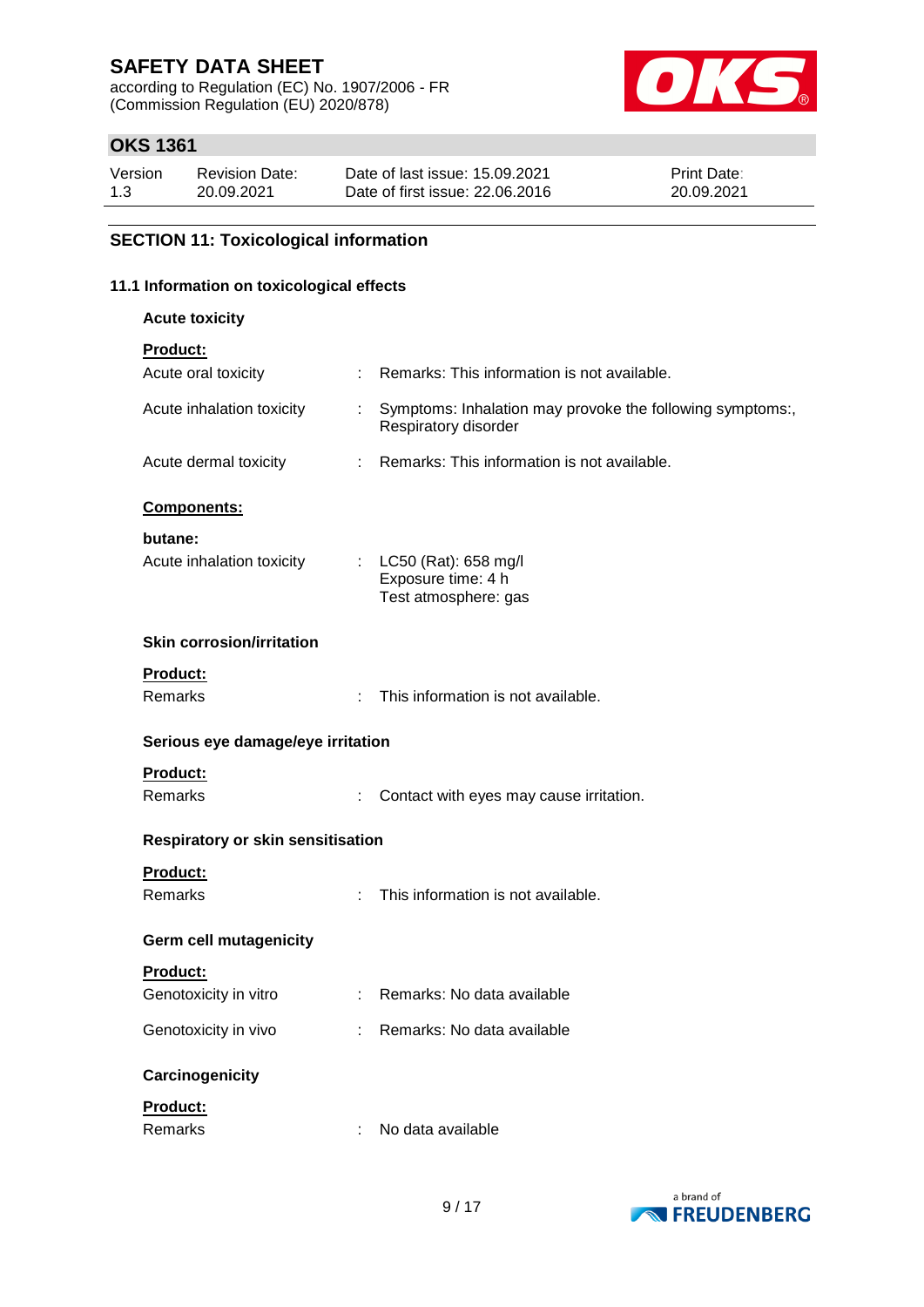according to Regulation (EC) No. 1907/2006 - FR (Commission Regulation (EU) 2020/878)



## **OKS 1361**

| Version<br>1.3 |                 | <b>Revision Date:</b><br>20.09.2021 |    | Date of last issue: 15.09.2021<br>Date of first issue: 22.06.2016                               | Print Date:<br>20.09.2021 |
|----------------|-----------------|-------------------------------------|----|-------------------------------------------------------------------------------------------------|---------------------------|
|                |                 | <b>Reproductive toxicity</b>        |    |                                                                                                 |                           |
|                | <b>Product:</b> |                                     |    |                                                                                                 |                           |
|                |                 | Effects on fertility                | ÷. | Remarks: No data available                                                                      |                           |
|                | ment            | Effects on foetal develop-          |    | : Remarks: No data available                                                                    |                           |
|                |                 | <b>Repeated dose toxicity</b>       |    |                                                                                                 |                           |
|                | <b>Product:</b> |                                     |    |                                                                                                 |                           |
|                | Remarks         |                                     | ٠  | This information is not available.                                                              |                           |
|                |                 | <b>Aspiration toxicity</b>          |    |                                                                                                 |                           |
|                | <b>Product:</b> |                                     |    |                                                                                                 |                           |
|                |                 | This information is not available.  |    |                                                                                                 |                           |
|                |                 | <b>Further information</b>          |    |                                                                                                 |                           |
|                | <b>Product:</b> |                                     |    |                                                                                                 |                           |
|                | Remarks         |                                     | ÷  | Information given is based on data on the components and<br>the toxicology of similar products. |                           |

# **SECTION 12: Ecological information**

### **12.1 Toxicity**

| <b>Product:</b>                                          |   |                            |
|----------------------------------------------------------|---|----------------------------|
| Toxicity to fish                                         |   | Remarks: No data available |
| Toxicity to daphnia and other :<br>aquatic invertebrates |   | Remarks: No data available |
| Toxicity to algae/aquatic<br>plants                      |   | Remarks: No data available |
| Toxicity to microorganisms                               | ÷ | Remarks: No data available |

### **12.2 Persistence and degradability**

| <b>Product:</b><br>Biodegradability                             | : Remarks: No data available |
|-----------------------------------------------------------------|------------------------------|
| Physico-chemical removabil- : Remarks: No data available<br>itv |                              |

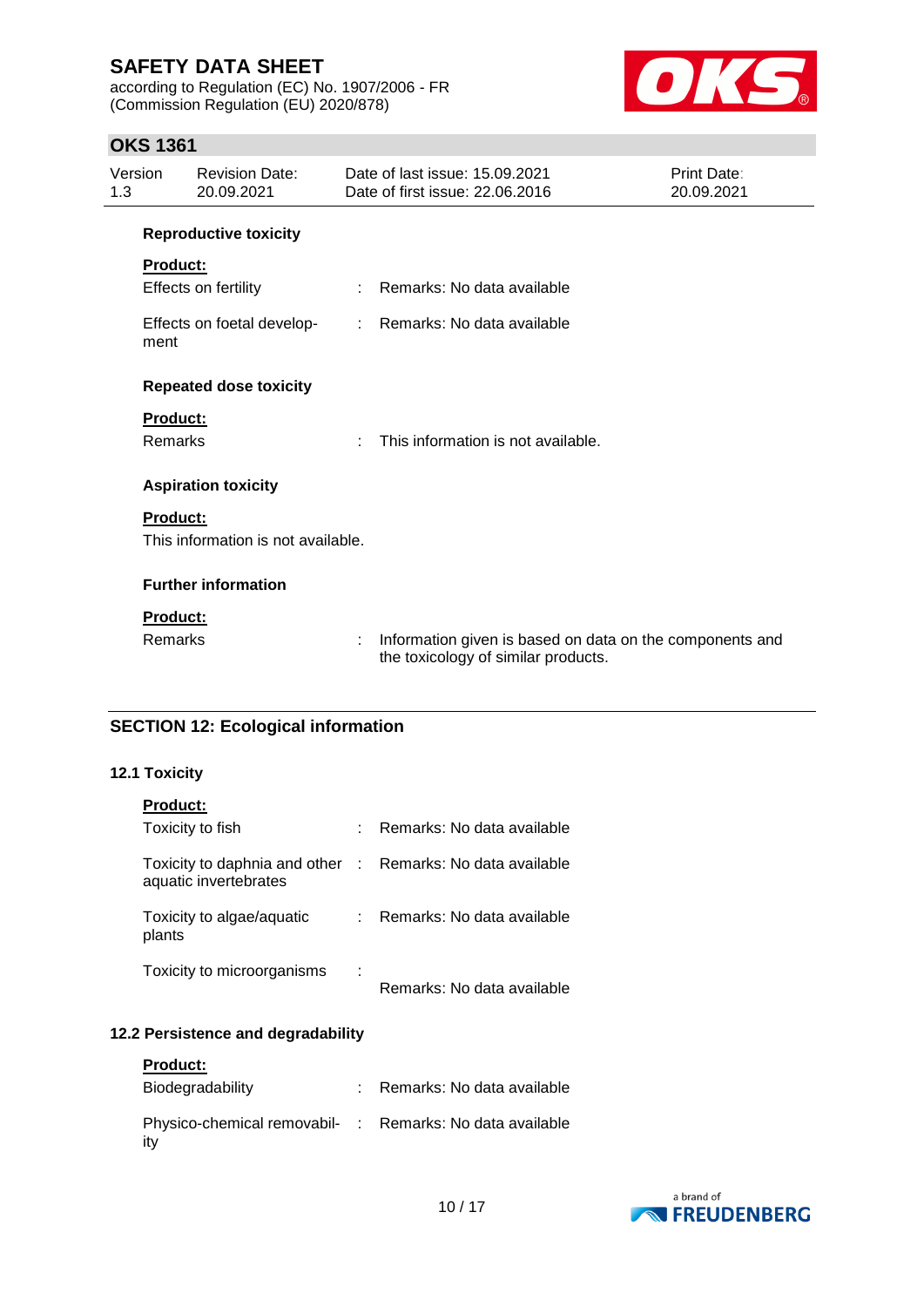according to Regulation (EC) No. 1907/2006 - FR (Commission Regulation (EU) 2020/878)



## **OKS 1361**

| Version<br>1.3        | <b>Revision Date:</b><br>20.09.2021 | Date of last issue: 15.09.2021<br>Date of first issue: 22.06.2016 | <b>Print Date:</b><br>20.09.2021 |  |
|-----------------------|-------------------------------------|-------------------------------------------------------------------|----------------------------------|--|
|                       | 12.3 Bioaccumulative potential      |                                                                   |                                  |  |
| <b>Product:</b><br>-- |                                     |                                                                   |                                  |  |

| Bioaccumulation | Remarks: This mixture contains no substance considered to |
|-----------------|-----------------------------------------------------------|
|                 | be persistent, bioaccumulating and toxic (PBT).           |
|                 | This mixture contains no substance considered to be very  |
|                 | persistent and very bioaccumulating (vPvB).               |

#### **Components:**

| propane: |  |  |
|----------|--|--|
|          |  |  |

| Partition coefficient: n-<br>octanol/water | $:$ log Pow: 2,36 |
|--------------------------------------------|-------------------|
|                                            |                   |

#### **butane:**

| Partition coefficient: n- | : $log Pow: 2,89$               |
|---------------------------|---------------------------------|
| octanol/water             | Method: OECD Test Guideline 107 |

### **12.4 Mobility in soil**

| <b>Product:</b>                                    |                              |
|----------------------------------------------------|------------------------------|
| <b>Mobility</b>                                    | : Remarks: No data available |
| Distribution among environ-<br>mental compartments | : Remarks: No data available |

### **12.5 Results of PBT and vPvB assessment**

#### **Product:**

| Assessment | : This substance/mixture contains no components considered<br>to be either persistent, bioaccumulative and toxic (PBT), or |
|------------|----------------------------------------------------------------------------------------------------------------------------|
|            | very persistent and very bioaccumulative (vPvB) at levels of                                                               |
|            | $0.1\%$ or higher                                                                                                          |

### **12.6 Endocrine disrupting properties**

#### **Product:**

Assessment : The substance/mixture does not contain components considered to have endocrine disrupting properties according to REACH Article 57(f) or Commission Delegated regulation (EU) 2017/2100 or Commission Regulation (EU) 2018/605 at levels of 0.1% or higher.

### **12.7 Other adverse effects**

#### **Product:**

| Additional ecological infor- | No information on ecology is available. |
|------------------------------|-----------------------------------------|
| mation                       |                                         |

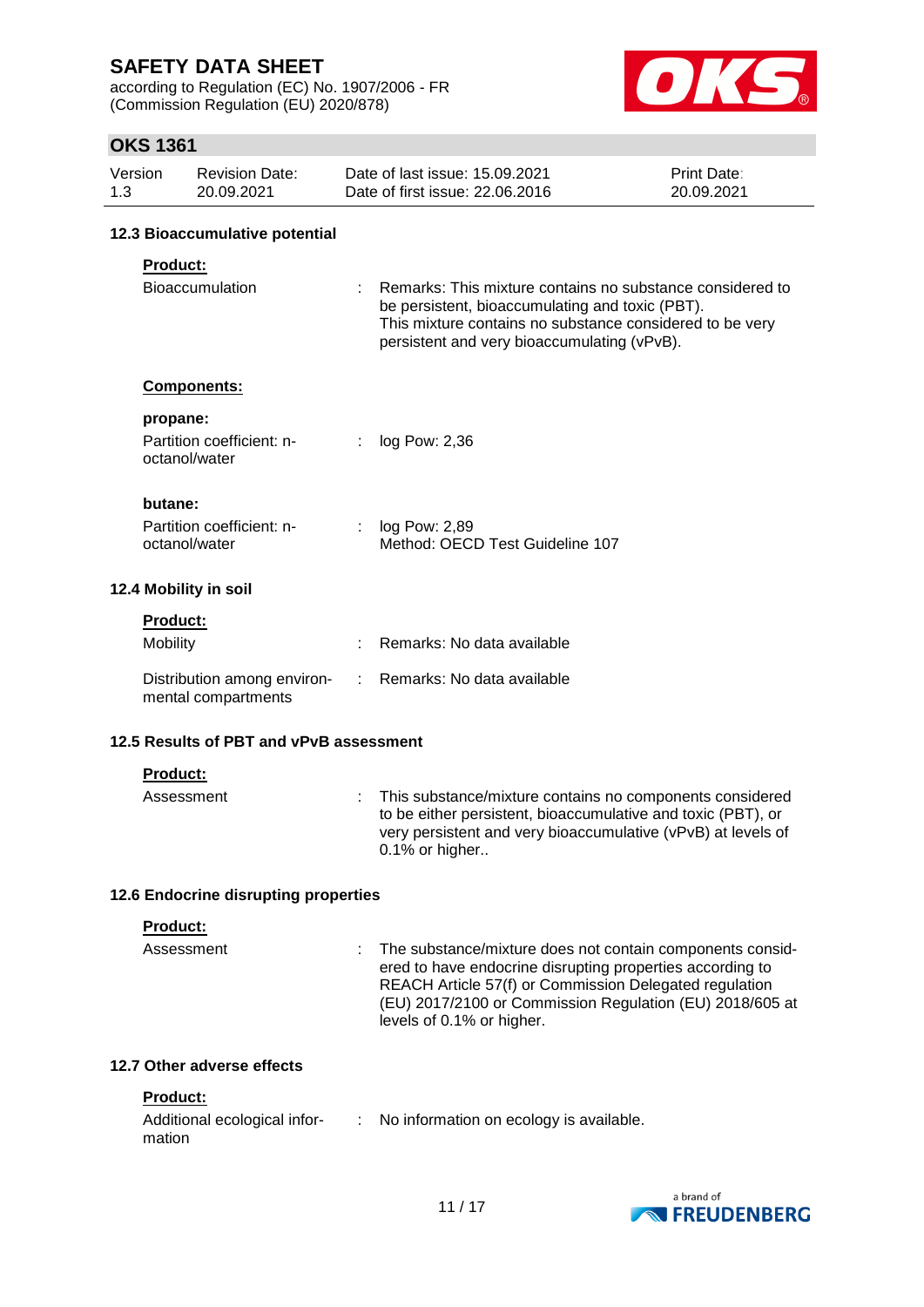according to Regulation (EC) No. 1907/2006 - FR (Commission Regulation (EU) 2020/878)



# **OKS 1361**

| Version | <b>Revision Date:</b> | Date of last issue: 15.09.2021  | <b>Print Date:</b> |
|---------|-----------------------|---------------------------------|--------------------|
| 1.3     | 20.09.2021            | Date of first issue: 22.06.2016 | 20.09.2021         |

### **SECTION 13: Disposal considerations**

| 13.1 Waste treatment methods |   |                                                                                                                                                                                                                     |
|------------------------------|---|---------------------------------------------------------------------------------------------------------------------------------------------------------------------------------------------------------------------|
| Product                      | ÷ | Do not dispose of with domestic refuse.<br>Dispose of as hazardous waste in compliance with local and<br>national regulations.                                                                                      |
|                              |   | Waste codes should be assigned by the user based on the<br>application for which the product was used.                                                                                                              |
| Contaminated packaging       | ÷ | Packaging that is not properly emptied must be disposed of as<br>the unused product.<br>Offer empty spray cans to an established disposal company.<br>Pressurized container: Do not pierce or burn, even after use. |
|                              |   | The following Waste Codes are only suggestions:                                                                                                                                                                     |
| Waste Code                   |   | unused product, packagings not completely emptied<br>16 05 04*, gases in pressure containers (including halons)<br>containing hazardous substances                                                                  |

## **SECTION 14: Transport information**

#### **14.1 UN number or ID number**

| <b>ADN</b>                      | t.                          | <b>UN 1950</b>      |
|---------------------------------|-----------------------------|---------------------|
| <b>ADR</b>                      | $\mathcal{F}_{\mathcal{A}}$ | <b>UN 1950</b>      |
| <b>RID</b>                      | t.                          | <b>UN 1950</b>      |
| <b>IMDG</b>                     | t.                          | <b>UN 1950</b>      |
| IATA                            | t.                          | <b>UN 1950</b>      |
| 14.2 UN proper shipping name    |                             |                     |
| <b>ADN</b>                      | t.                          | <b>AEROSOLS</b>     |
| <b>ADR</b>                      | t.                          | <b>AEROSOLS</b>     |
| <b>RID</b>                      | t.                          | <b>AEROSOLS</b>     |
| <b>IMDG</b>                     | t.                          | <b>AEROSOLS</b>     |
| IATA                            |                             | Aerosols, flammable |
| 14.3 Transport hazard class(es) |                             |                     |
| <b>ADN</b>                      |                             | 2                   |
| ADR                             |                             | 2                   |
|                                 |                             |                     |

**RID** : 2

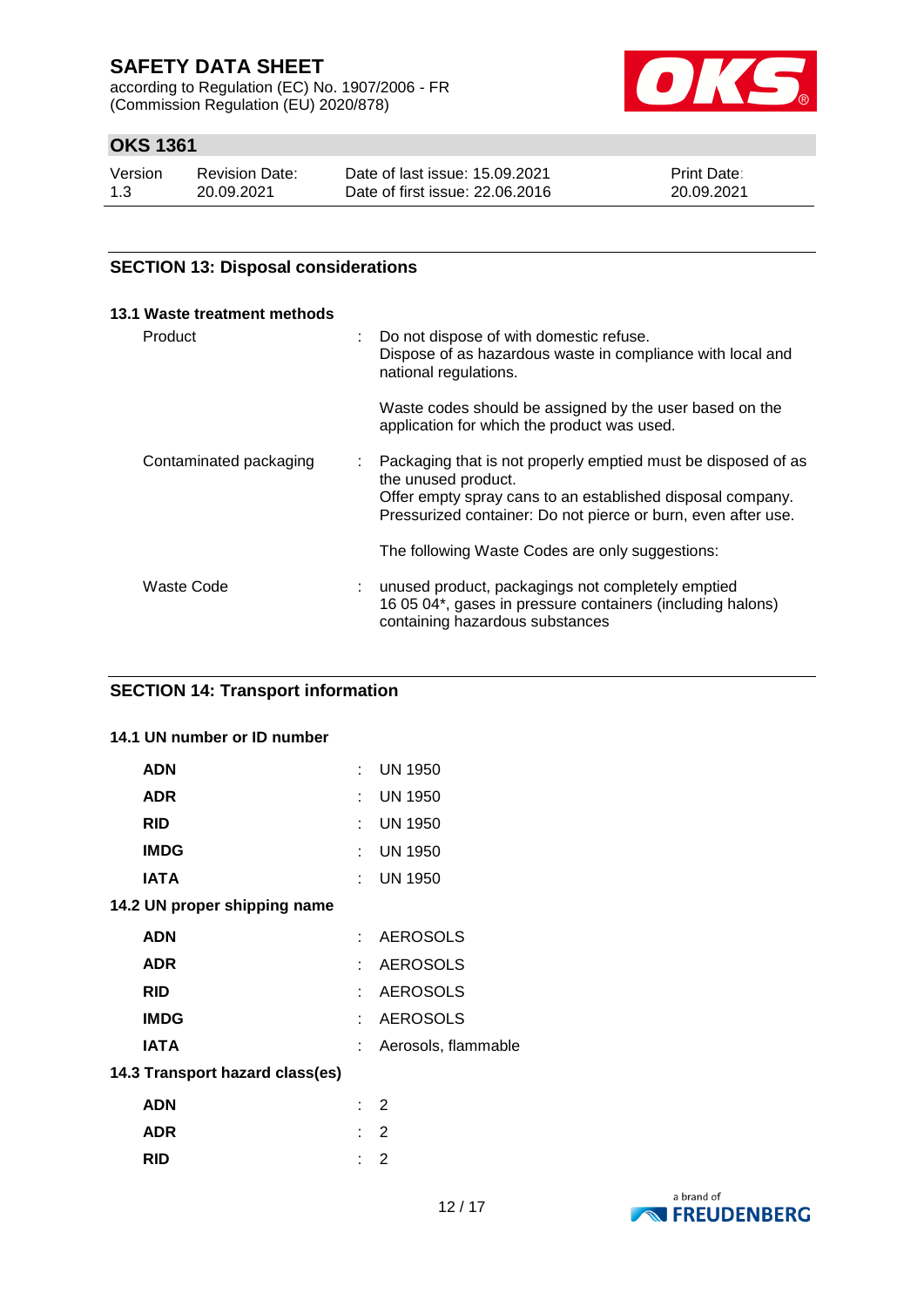according to Regulation (EC) No. 1907/2006 - FR (Commission Regulation (EU) 2020/878)



# **OKS 1361**

| Version<br>1.3 |                                   | <b>Revision Date:</b><br>20.09.2021                                                            |                                                | Date of last issue: 15.09.2021<br>Date of first issue: 22.06.2016 | <b>Print Date:</b><br>20.09.2021 |
|----------------|-----------------------------------|------------------------------------------------------------------------------------------------|------------------------------------------------|-------------------------------------------------------------------|----------------------------------|
|                |                                   |                                                                                                |                                                |                                                                   |                                  |
|                | <b>IMDG</b>                       |                                                                                                |                                                | 2.1                                                               |                                  |
|                | <b>IATA</b>                       |                                                                                                |                                                | 2.1                                                               |                                  |
|                |                                   | 14.4 Packing group                                                                             |                                                |                                                                   |                                  |
|                | <b>ADN</b>                        |                                                                                                |                                                |                                                                   |                                  |
|                | Labels                            | Packing group<br><b>Classification Code</b>                                                    |                                                | Not assigned by regulation<br>5F<br>2.1                           |                                  |
|                | <b>ADR</b><br>Labels              | Packing group<br><b>Classification Code</b><br>Tunnel restriction code                         |                                                | Not assigned by regulation<br>5F<br>2.1<br>(D)                    |                                  |
|                | <b>RID</b><br>Labels              | Packing group<br><b>Classification Code</b><br><b>Hazard Identification Number</b>             |                                                | Not assigned by regulation<br>5F<br>23<br>2.1                     |                                  |
|                | <b>IMDG</b><br>Labels<br>EmS Code | Packing group                                                                                  |                                                | Not assigned by regulation<br>2.1<br>$F-D, S-U$                   |                                  |
|                | aircraft)<br>Labels               | <b>IATA (Cargo)</b><br>Packing instruction (cargo<br>Packing instruction (LQ)<br>Packing group |                                                | 203<br>Y203<br>Not assigned by regulation<br><b>Flammable Gas</b> |                                  |
|                | ger aircraft)                     | <b>IATA (Passenger)</b><br>Packing instruction (passen-<br>Packing instruction (LQ)            | $\sim$ 10<br><b>Contract Contract Contract</b> | 203<br>Y203                                                       |                                  |
|                | Labels                            | Packing group                                                                                  |                                                | Not assigned by regulation<br>Flammable Gas                       |                                  |
|                |                                   | <b>14.5 Environmental hazards</b>                                                              |                                                |                                                                   |                                  |
|                | <b>ADN</b>                        |                                                                                                |                                                |                                                                   |                                  |
|                |                                   | Environmentally hazardous                                                                      |                                                | no                                                                |                                  |
|                | <b>ADR</b>                        | Environmentally hazardous                                                                      |                                                | no                                                                |                                  |
|                | <b>RID</b>                        | Environmentally hazardous                                                                      |                                                | no                                                                |                                  |
|                | <b>IMDG</b>                       | Marine pollutant                                                                               |                                                | no                                                                |                                  |

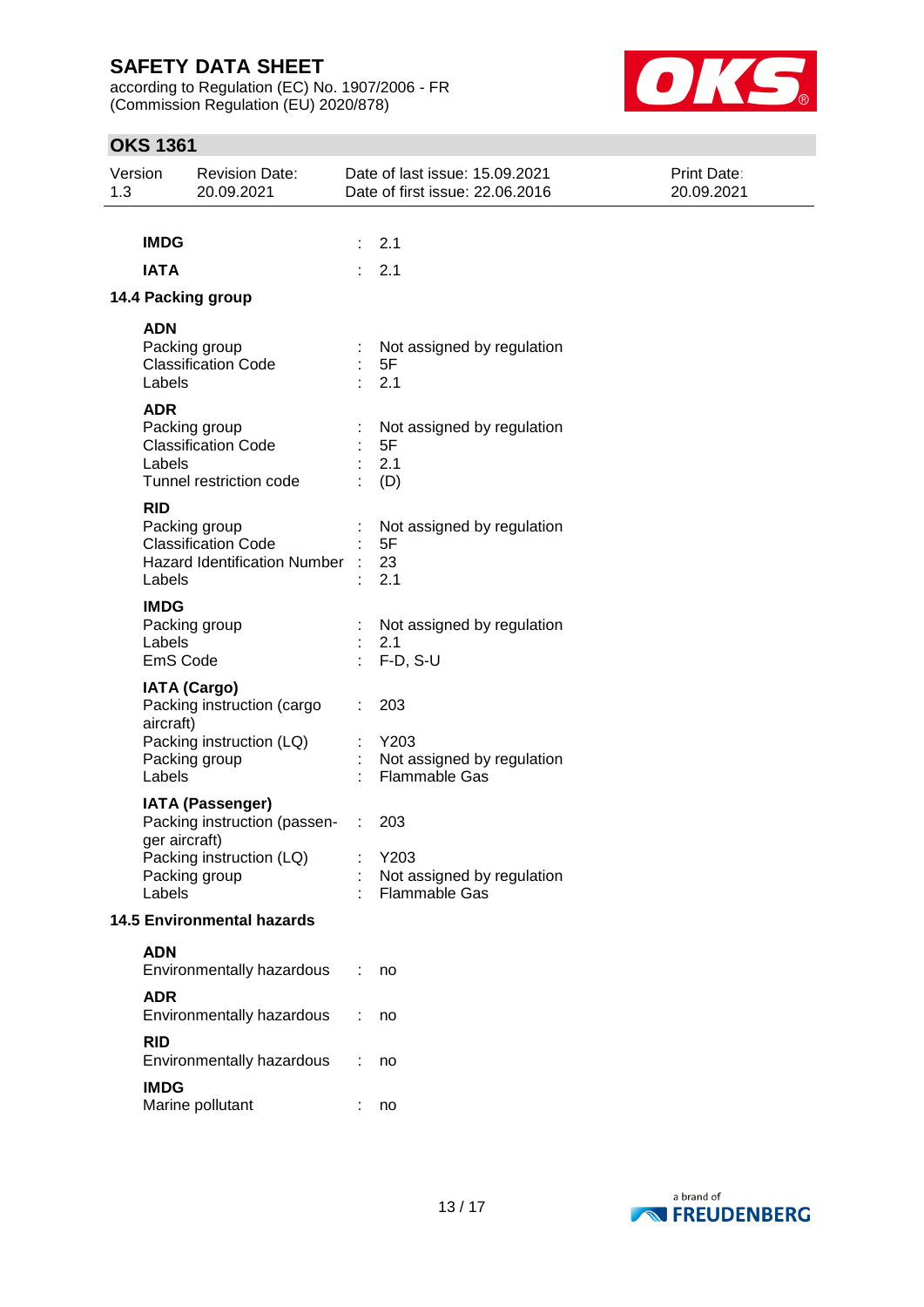according to Regulation (EC) No. 1907/2006 - FR (Commission Regulation (EU) 2020/878)



## **OKS 1361**

| Version | <b>Revision Date:</b> | Date of last issue: 15.09.2021  | <b>Print Date:</b> |
|---------|-----------------------|---------------------------------|--------------------|
| 1.3     | 20.09.2021            | Date of first issue: 22,06,2016 | 20.09.2021         |

#### **14.6 Special precautions for user**

The transport classification(s) provided herein are for informational purposes only, and solely based upon the properties of the unpackaged material as it is described within this Safety Data Sheet. Transportation classifications may vary by mode of transportation, package sizes, and variations in regional or country regulations.

#### **14.7 Maritime transport in bulk according to IMO instruments**

Remarks : Not applicable for product as supplied.

## **SECTION 15: Regulatory information**

#### **15.1 Safety, health and environmental regulations/legislation specific for the substance or mixture**

| REACH - Restrictions on the manufacture, placing on<br>the market and use of certain dangerous substances,<br>preparations and articles (Annex XVII)               |                | Not applicable                                                                                                                 |
|--------------------------------------------------------------------------------------------------------------------------------------------------------------------|----------------|--------------------------------------------------------------------------------------------------------------------------------|
| REACH - Candidate List of Substances of Very High<br>Concern for Authorisation (Article 59).<br>(EU SVHC)                                                          |                | This product does not contain sub-<br>stances of very high concern (Regu-<br>lation (EC) No 1907/2006 (REACH),<br>Article 57). |
| REACH - List of substances subject to authorisation<br>(Annex XIV)<br>(EU. REACH - Annex XIV)                                                                      | ÷.             | Not applicable                                                                                                                 |
| Regulation (EC) No 1005/2009 on substances that de-<br>plete the ozone layer<br>(EC 1005/2009)                                                                     | ÷.             | Not applicable                                                                                                                 |
| Regulation (EU) 2019/1021 on persistent organic pollu-<br>tants (recast)<br>(EU POP)                                                                               | ÷              | Not applicable                                                                                                                 |
| Regulation (EC) No 649/2012 of the European Parlia-<br>ment and the Council concerning the export and import<br>of dangerous chemicals<br>(EU PIC)                 | ÷              | Not applicable                                                                                                                 |
| Regulation (EU) 2019/1148 on the marketing and use of :<br>explosives precursors                                                                                   |                | Not applicable                                                                                                                 |
| Seveso III: Directive 2012/18/EU of the European<br>Parliament and of the Council on the control of<br>major-accident hazards involving dangerous sub-<br>stances. | $:$ P3a        | <b>FLAMMABLE AEROSOLS</b>                                                                                                      |
|                                                                                                                                                                    | P <sub>2</sub> |                                                                                                                                |
| Seveso III: Directive 2012/18/EU of the European                                                                                                                   | 18             | Liquefied extremely flammable                                                                                                  |
| 14/17                                                                                                                                                              |                | a brand of<br>EDELINENREDG                                                                                                     |

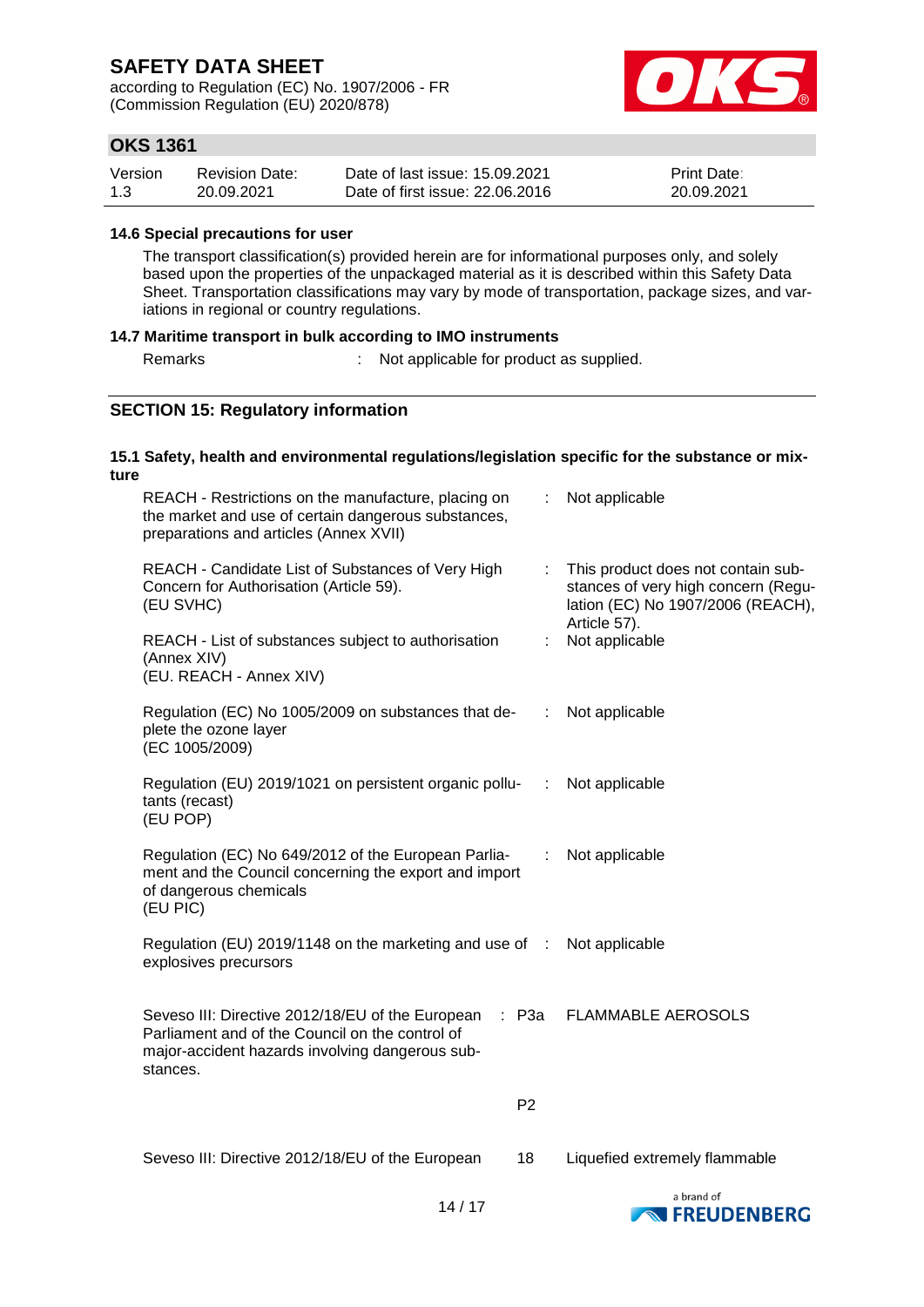according to Regulation (EC) No. 1907/2006 - FR (Commission Regulation (EU) 2020/878)



## **OKS 1361**

| Version<br>1.3 | <b>Revision Date:</b><br>20.09.2021                                                                |                             | Date of last issue: 15.09.2021<br>Date of first issue: 22.06.2016 | <b>Print Date:</b><br>20.09.2021                                                                                  |
|----------------|----------------------------------------------------------------------------------------------------|-----------------------------|-------------------------------------------------------------------|-------------------------------------------------------------------------------------------------------------------|
| stances.       | Parliament and of the Council on the control of<br>major-accident hazards involving dangerous sub- |                             |                                                                   | gases (including LPG) and natu-<br>ral gas                                                                        |
|                | Occupational Illnesses (R-<br>461-3, France)                                                       | $\langle 1 \rangle$         | Not applicable                                                    |                                                                                                                   |
|                | Reinforced medical supervi-<br>sion (R4624-18)                                                     | $\mathcal{A}^{\mathcal{A}}$ | The product has no CMR properties                                 |                                                                                                                   |
|                | Installations classified for the :<br>protection of the environment<br>(Environment Code R511-9)   |                             | 4320, 4718, 4734                                                  |                                                                                                                   |
|                | Volatile organic compounds                                                                         |                             | Volatile organic compounds (VOC) content: 84,5 %                  | Directive 2010/75/EU of 24 November 2010 on industrial<br>emissions (integrated pollution prevention and control) |
|                | <b>Other regulations:</b>                                                                          |                             |                                                                   |                                                                                                                   |

Take note of Directive 94/33/EC on the protection of young people at work or stricter national regulations, where applicable.

### **15.2 Chemical safety assessment**

This information is not available.

### **SECTION 16: Other information**

| <b>Full text of H-Statements</b><br>H <sub>220</sub><br>H <sub>280</sub><br><b>Full text of other abbreviations</b> | Extremely flammable gas.<br>Contains gas under pressure; may explode if heated.                                                                                                                                                                                                                                                                                                                                                                                                                                                                          |
|---------------------------------------------------------------------------------------------------------------------|----------------------------------------------------------------------------------------------------------------------------------------------------------------------------------------------------------------------------------------------------------------------------------------------------------------------------------------------------------------------------------------------------------------------------------------------------------------------------------------------------------------------------------------------------------|
|                                                                                                                     |                                                                                                                                                                                                                                                                                                                                                                                                                                                                                                                                                          |
| Note C                                                                                                              | Some organic substances may be marketed either in a specif-<br>ic isomeric form or as a mixture of several isomers. In this<br>case the supplier must state on the label whether the sub-<br>stance is a specific isomer or a mixture of isomers.                                                                                                                                                                                                                                                                                                        |
| Note U (table $3.1$ )                                                                                               | When put on the market gases have to be classified as "Gas-<br>es under pressure", in one of the groups compressed gas,<br>liquefied gas, refrigerated liquefied gas or dissolved gas. The<br>group depends on the physical state in which the gas is pack-<br>aged and therefore has to be assigned case by case. The<br>following codes are assigned: Press. Gas (Comp.) Press. Gas<br>(Liq.) Press. Gas (Ref. Liq.) Press. Gas (Diss.) Aerosols shall<br>not be classified as gases under pressure (See Annex I, Part<br>2, Section 2.3.2.1, Note 2). |
| FR VLE<br>FR VLE / VME                                                                                              | France. Occupational Exposure Limits (INRS)<br><b>Time Weighted Average</b>                                                                                                                                                                                                                                                                                                                                                                                                                                                                              |

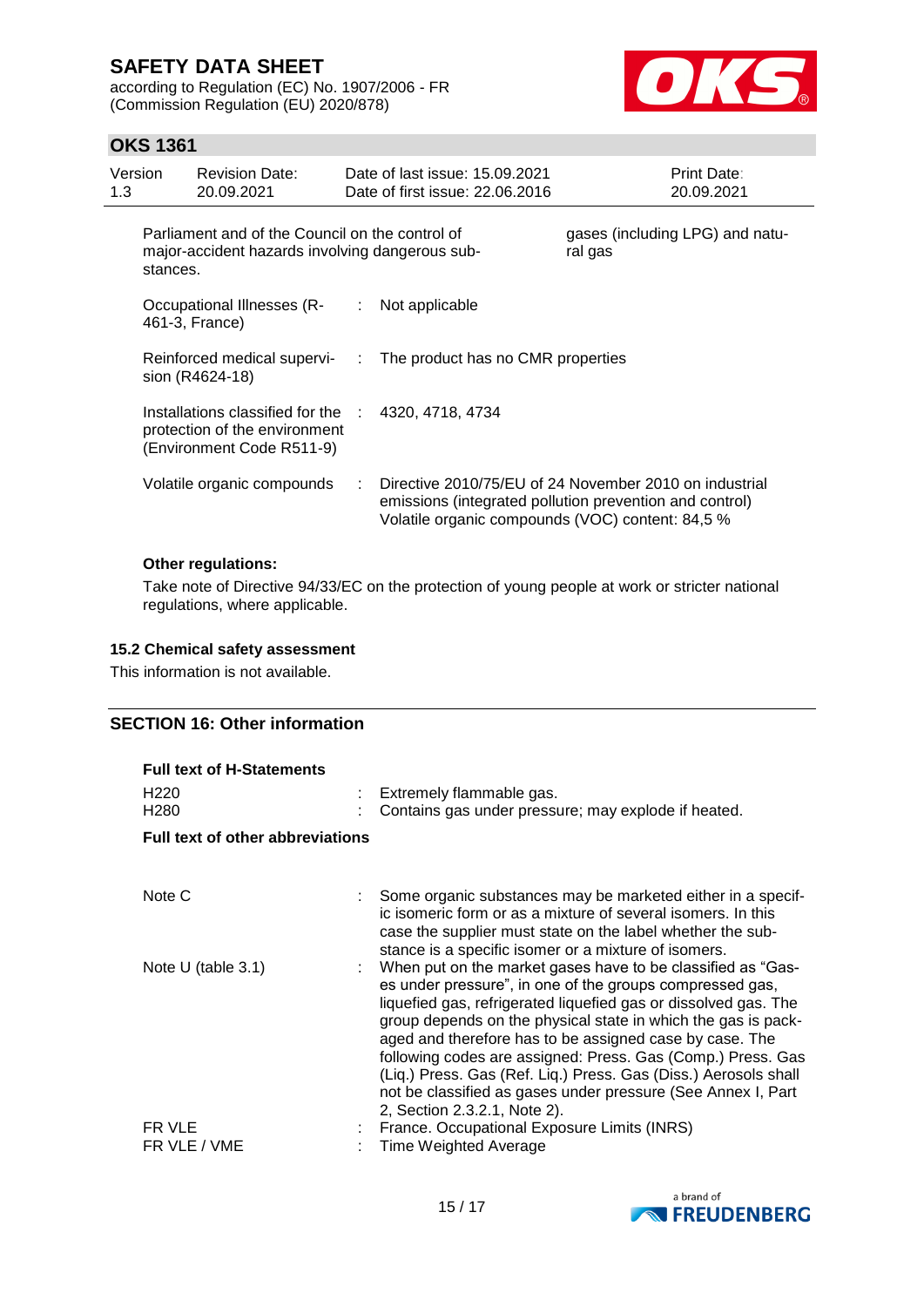according to Regulation (EC) No. 1907/2006 - FR (Commission Regulation (EU) 2020/878)



## **OKS 1361**

| Version | <b>Revision Date:</b> | Date of last issue: 15.09.2021  | <b>Print Date:</b> |
|---------|-----------------------|---------------------------------|--------------------|
| 1.3     | 20.09.2021            | Date of first issue: 22.06.2016 | 20.09.2021         |

ADN - European Agreement concerning the International Carriage of Dangerous Goods by Inland Waterways; ADR - European Agreement concerning the International Carriage of Dangerous Goods by Road; AIIC - Australian Inventory of Industrial Chemicals; ASTM - American Society for the Testing of Materials; bw - Body weight; CLP - Classification Labelling Packaging Regulation; Regulation (EC) No 1272/2008; CMR - Carcinogen, Mutagen or Reproductive Toxicant; DIN - Standard of the German Institute for Standardisation; DSL - Domestic Substances List (Canada); ECHA - European Chemicals Agency; EC-Number - European Community number; ECx - Concentration associated with x% response; ELx - Loading rate associated with x% response; EmS - Emergency Schedule; ENCS - Existing and New Chemical Substances (Japan); ErCx - Concentration associated with x% growth rate response; GHS - Globally Harmonized System; GLP - Good Laboratory Practice; IARC - International Agency for Research on Cancer; IATA - International Air Transport Association; IBC - International Code for the Construction and Equipment of Ships carrying Dangerous Chemicals in Bulk; IC50 - Half maximal inhibitory concentration; ICAO - International Civil Aviation Organization; IECSC - Inventory of Existing Chemical Substances in China; IMDG - International Maritime Dangerous Goods; IMO - International Maritime Organization; ISHL - Industrial Safety and Health Law (Japan); ISO - International Organisation for Standardization; KECI - Korea Existing Chemicals Inventory; LC50 - Lethal Concentration to 50 % of a test population; LD50 - Lethal Dose to 50% of a test population (Median Lethal Dose); MARPOL - International Convention for the Prevention of Pollution from Ships; n.o.s. - Not Otherwise Specified; NO(A)EC - No Observed (Adverse) Effect Concentration; NO(A)EL - No Observed (Adverse) Effect Level; NOELR - No Observable Effect Loading Rate; NZIoC - New Zealand Inventory of Chemicals; OECD - Organization for Economic Co-operation and Development; OPPTS - Office of Chemical Safety and Pollution Prevention; PBT - Persistent, Bioaccumulative and Toxic substance; PICCS - Philippines Inventory of Chemicals and Chemical Substances; (Q)SAR - (Quantitative) Structure Activity Relationship; REACH - Regulation (EC) No 1907/2006 of the European Parliament and of the Council concerning the Registration, Evaluation, Authorisation and Restriction of Chemicals; RID - Regulations concerning the International Carriage of Dangerous Goods by Rail; SADT - Self-Accelerating Decomposition Temperature; SDS - Safety Data Sheet; SVHC - Substance of Very High Concern; TCSI - Taiwan Chemical Substance Inventory; TRGS - Technical Rule for Hazardous Substances; TSCA - Toxic Substances Control Act (United States); UN - United Nations; vPvB - Very Persistent and Very Bioaccumulative

### **Further information**

#### **Classification of the mixture: Classification procedure:**

Aerosol 1 **H222, H229** Based on product data or assessment

This safety data sheet applies only to products as originally packed and labelled. The information contained therein may not be reproduced or modified without our express written permission. Any forwarding of this document is only permitted to the extent required by law. Any further, in particular public, dissemination of the safety data sheet (e.g. as a document for download from the Internet) is not permitted without our express written consent. We provide our customers with amended safety data sheets as prescribed by law. The customer is responsible for passing on safety data sheets and any amendments contained therein to its own customers, employees and other users of the product. We provide no guarantee that safety data sheets received by users from third parties are up-to-date. All information and instructions in this safety data sheet have been compiled to the best of our knowledge and are based on the information available to us on the day of publication. The information provided is intended to describe the product in relation to the required safety measures; it is neither an assurance of characteristics nor a guarantee of the product's suitability for particular applications and does not justify any contractual legal relationship. The existence of a safety data sheet for a particular jurisdiction does not necessarily mean